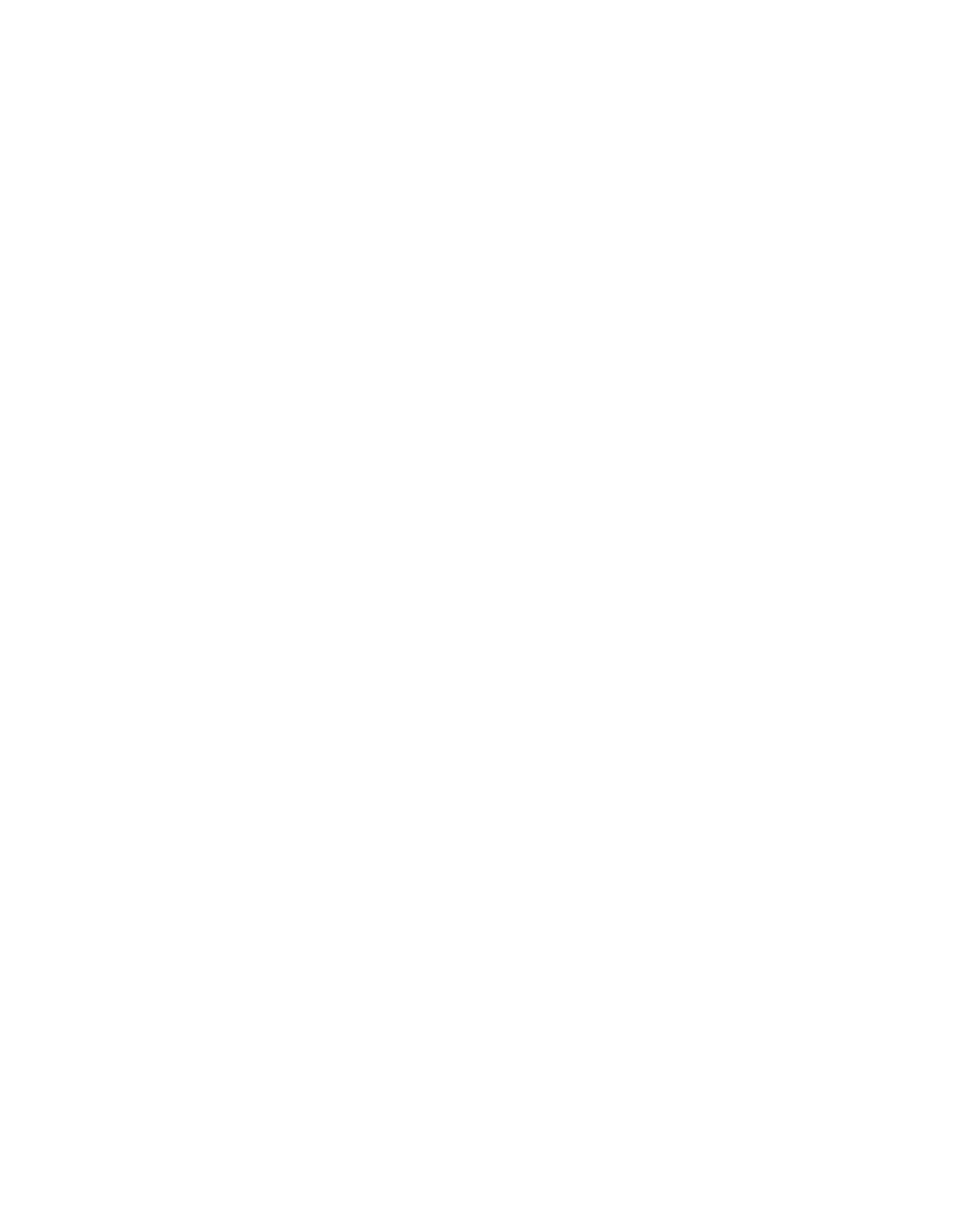# PARENT TRAINING PROGRAMS: **INSIGHT FOR PRACTITIONERS**

**U.S. Department of Health and Human Services**

Centers for Disease Control and Prevention Coordinating Center for Environmental Health and Injury Prevention National Center for Injury Prevention and Control Division of Violence Prevention Atlanta, Georgia

2009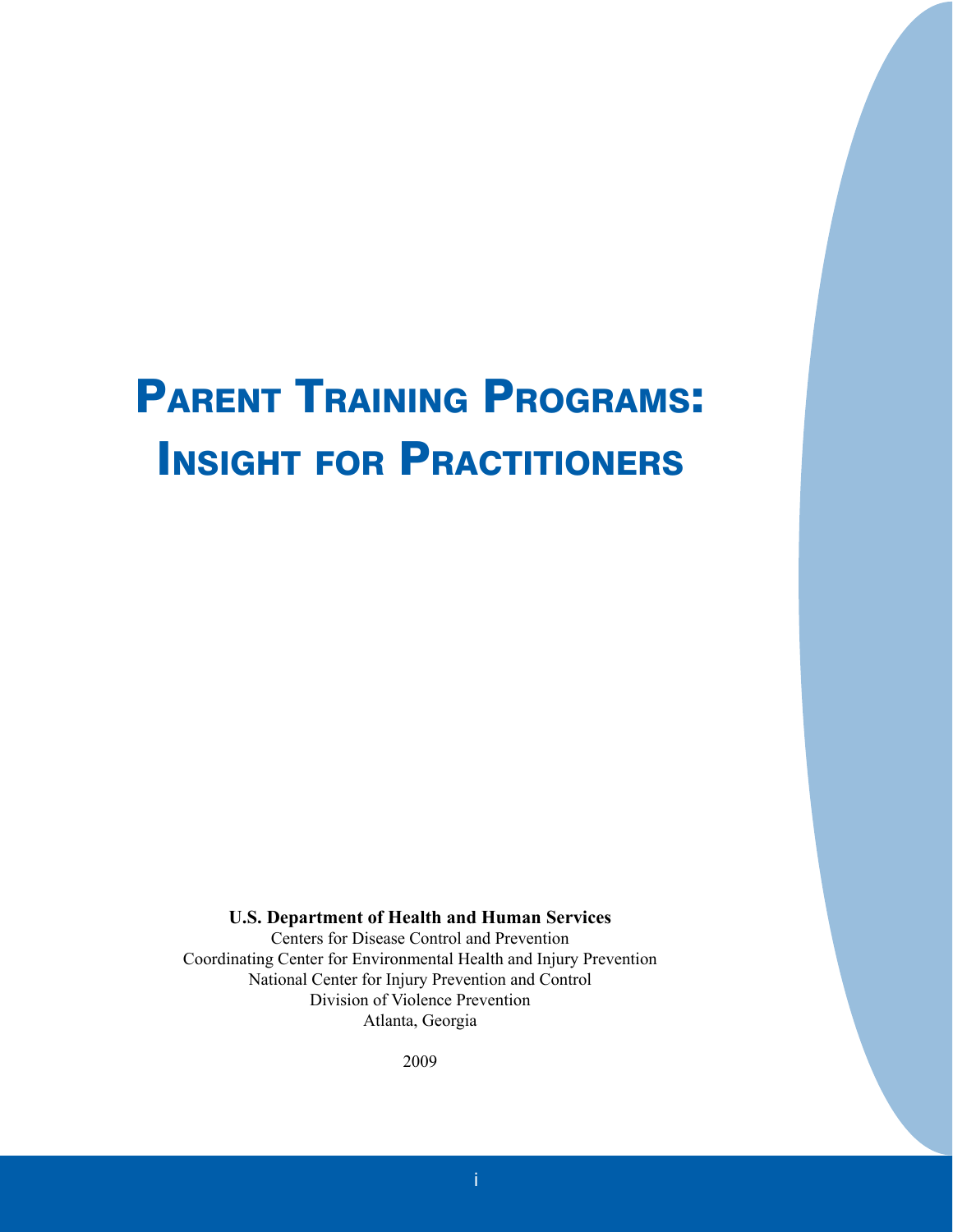*Parent Training Programs: Insight for Practitioners* is a publication of the National Center for Injury Prevention and Control of the Centers for Disease Control and Prevention.

> **Centers for Disease Control and Prevention**  Richard E. Besser, M.D., Acting Director

#### **Coordinating Center for Environmental Health and Injury Prevention**  Henry Falk, M.D., M.P.H., Director

**National Center for Injury Prevention and Control**  Ileana Arias, Ph.D., Director

**Division of Violence Prevention**

W. Rodney Hammond, Ph.D., Director

*Suggested citation:* Centers for Disease Control and Prevention. Parent Training Programs: Insight for Practitioners. Atlanta (GA): Centers for Disease Control; 2009.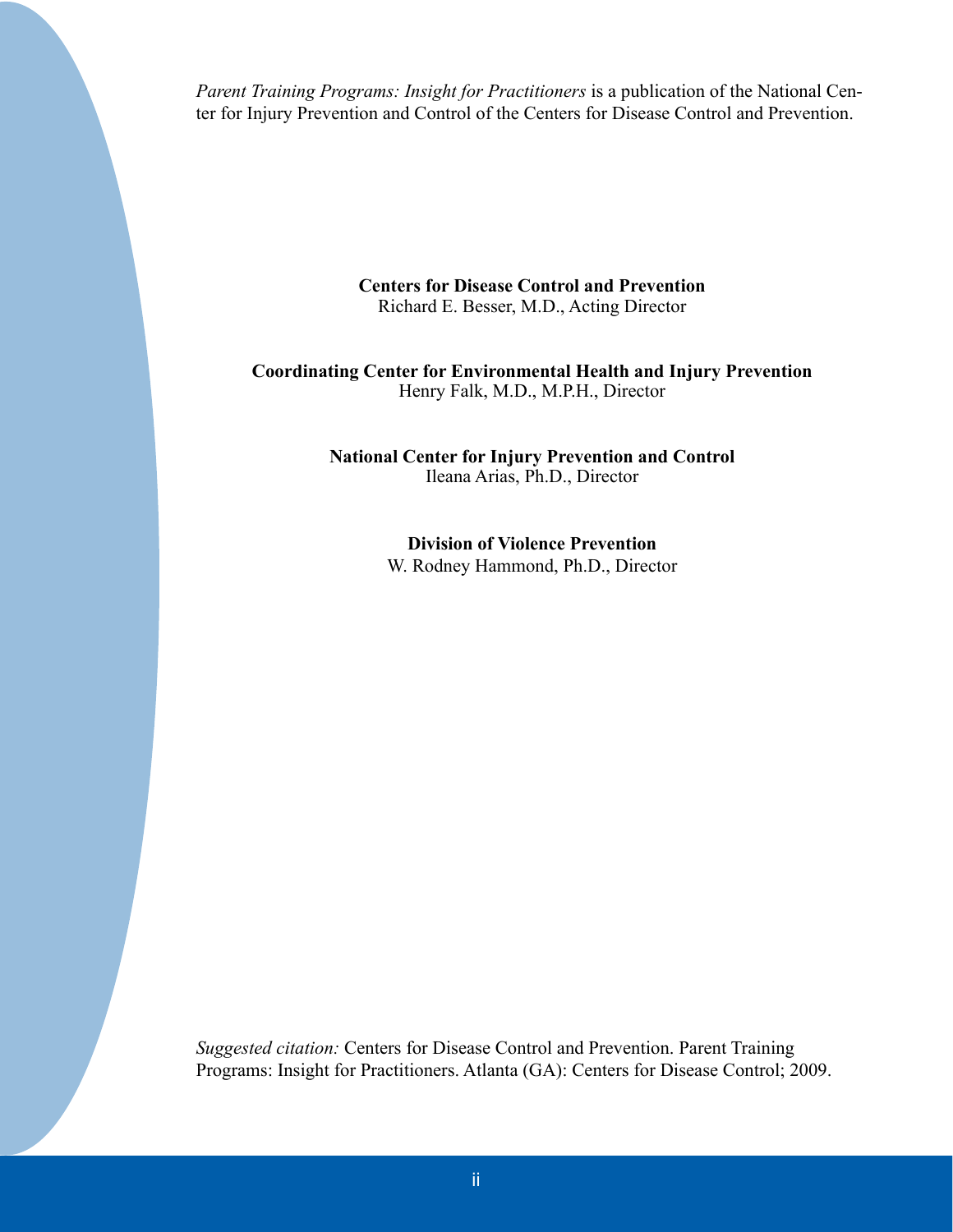## **INTRODUCTION**

The Centers for Disease Control and Prevention (CDC) is currently conducting research and analyses to guide practitioners in making evidence-based program decisions. A metaanalysis of the current research literature on training programs for parents with children ages 0 to 7 years old was recently conducted by CDC behavioral scientists. This document presents a summary of their findings.

Various parent training programs exist throughout this country. Many of these programs are widely used by child welfare services to improve the parenting practices of families referred for child maltreatment. Approximately 800,000 families receive such training each year (Barth et al. 2005). Despite variations in how they are comprised and delivered, the "components" associated with more effective or less effective parent training programs have rarely been examined.

Through meta-analysis, researchers investigated strategies that were currently being used in many types of programs. Rather than just assessing specific programs, they focused on program components, such as content (e.g., communication skills) and delivery methods (e.g., role-playing, homework).

By analyzing the components of evaluated parent training programs, researchers gained valuable information that could be applied to other such programs. For example, components associated with more effective programs could be integrated into existing ones, thereby minimizing costs, training needs, and other barriers that often discourage the adoption of evidence-based strategies. Similarly, the components associated with less effective programs may be eliminated to minimize the burden on practitioners and families.



This meta-analysis does not provide all the answers, but it does impart useful information to practitioners working with families. CDC's continuing goal is to make science more accessible—bridging the traditional gaps between researchers and practitioners—so we can generate discussion within the field and help foster change based on good research.

# WHAT IS A META-ANALYSIS AND HOW DID THIS ONE WORK?

Meta-analysis allows researchers to examine a body of literature and draw quantitative conclusions about what it says. CDC researchers wanted to look at current parent training programs and their respective evaluations and draw conclusions as to which of their aspects (or components) are associated with better outcomes for children and parents. The meta-analysis process allowed researchers to take many different evaluations and aggregate all of their findings.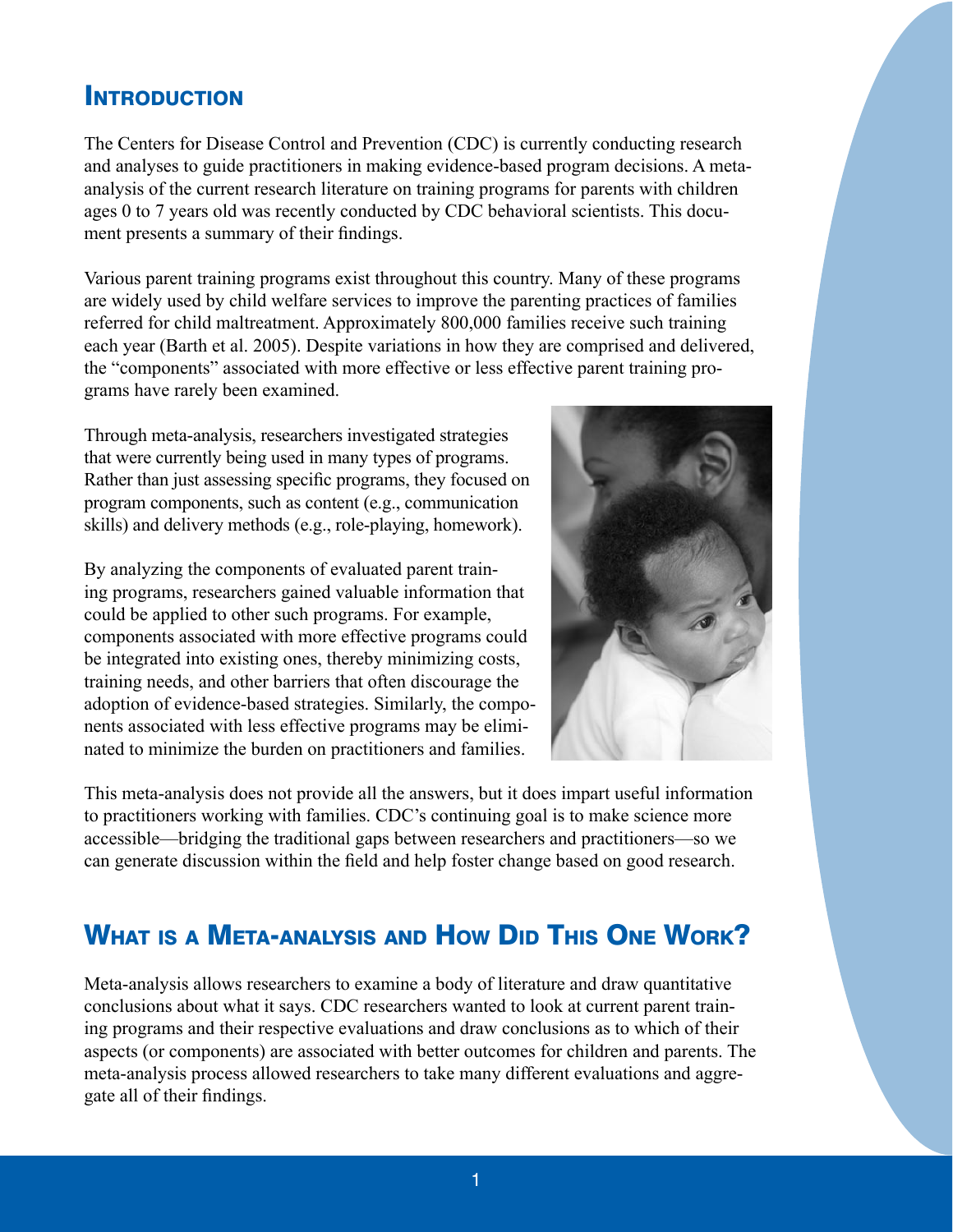The researchers began with thousands of peer-reviewed articles published in English from 1990–2002 that evaluated training programs for parents of children ages 0 to 7 years old. After eliminating those that did not meet the inclusion criteria, a resulting pool of 77 evaluations were included in the meta-analysis.

Each evaluation was treated like one "case." Researchers then took the information and broke it down, coding each program's individual content and delivery components so that different aspects could be examined separately. Essentially, they *disassembled* packaged programs into individual components to see which ones consistently appeared to work well across different programs (See "Components" Table, Page 3).

The statistics from the meta-analysis are not included in this document, but they can be found with other details in the Journal of Abnormal Child Psychology, Volume 36, entitled *A meta-analytic review of components associated with parent training program effectiveness.* In this document, we refer to "effect sizes" when describing whether a particular program component is associated with positive or negative outcomes. Each "effect size" represents the difference between treatment and comparison groups. So, larger effect sizes mean that there were greater differences on outcome measures between parents who participated in a training program and those who did not. Smaller effect sizes mean there were little or no differences between parents who participated in a program and those who did not.

# **ABOUT PARENT TRAINING PROGRAMS**

For this meta-analysis, parent training was defined as a program in which parents *actively acquire* parenting skills through mechanisms such as homework, modeling, or practicing skills. The analysis did not include parent education programs that only provide information through lectures, videos, etc. This definition was based on decades of research showing that active learning approaches are superior to passive approaches (e.g., Arthur et al. 1998; Joyce & Showers 2002; Salas & Cannon-Bowers 2001; Swanson & Hoskyn 2001). Therefore, parent education programs that seek to presumably change behavior but do *not* use an *active skills* acquisition mechanism were not included in this meta-analysis.

# **PROGRAM COMPONENTS EXAMINED**

Tables 1 and 2 list the components of parent training programs examined in the meta-analysis and provide a description of each one. Some components describe program content, whereas others describe how the program was delivered. Using the meta-analytic technique allowed researchers to look at the effectiveness of each content and delivery component. Each component was coded as being present when the evaluation mentioned that this component was included in the parenting program or absent if it was not mentioned.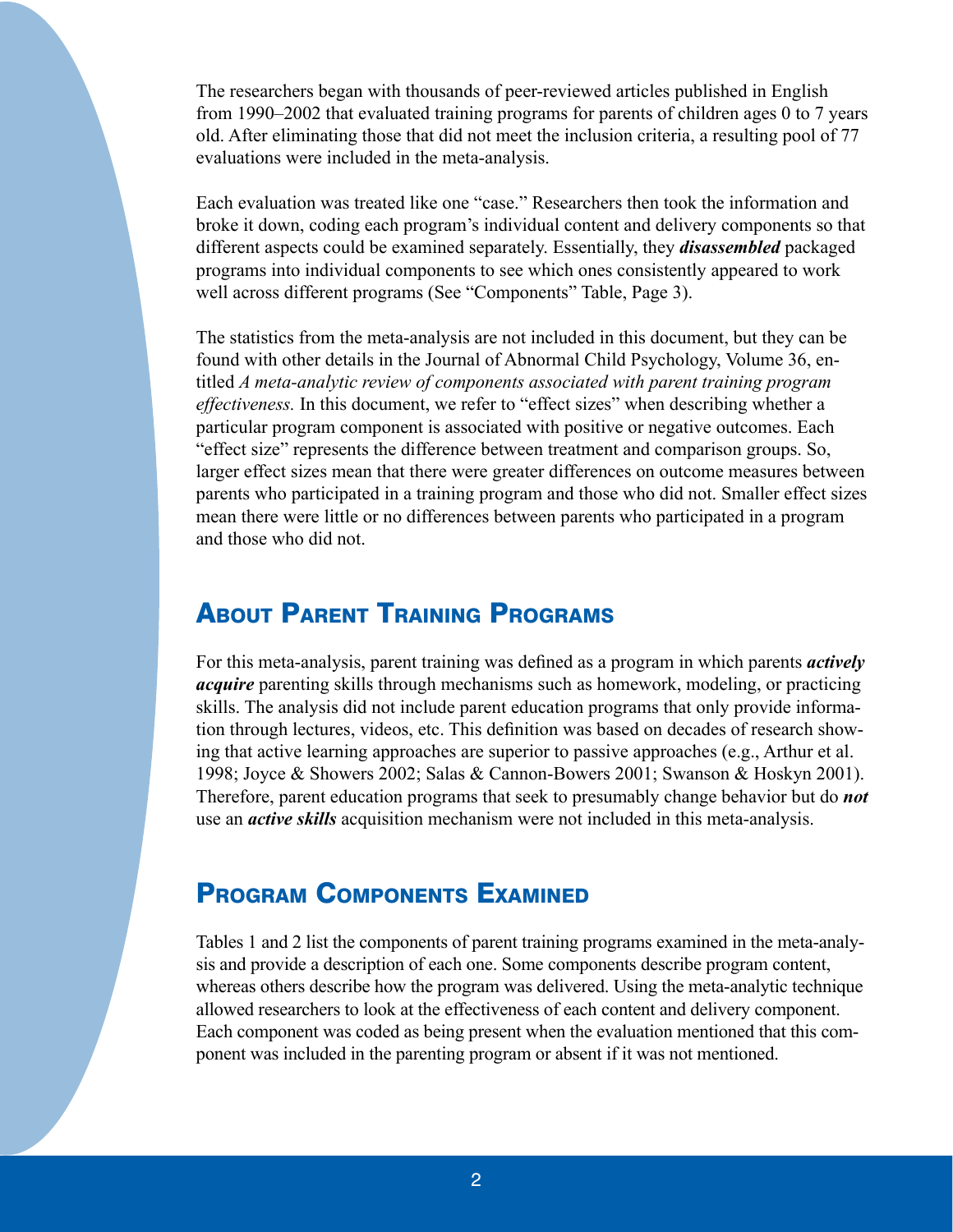## Table 1. Description of Content Components Included in Meta-Analysis

| <b>Content Components</b>                                          | <b>Description</b>                                                                                                                                                                                                                                                                                         |
|--------------------------------------------------------------------|------------------------------------------------------------------------------------------------------------------------------------------------------------------------------------------------------------------------------------------------------------------------------------------------------------|
| Child Development Knowledge<br>and Care                            | Providing developmentally-appropriate physical<br>care and environment (e.g., feeding, diapering, home<br>safety); learning about typical child development<br>and behavior; fostering children's positive emotional<br>development (e.g., self-esteem, providing stimulat-<br>ing environment)            |
| Positive Interactions with Child                                   | Learning the importance of positive, non-disciplin-<br>ary interactions with children; using skills that pro-<br>mote positive parent-child interactions (e.g., dem-<br>onstrating enthusiasm, following child's interests,<br>offering appropriate recreational options); providing<br>positive attention |
| Responsiveness, Sensitivity,<br>and Nurturing                      | Responding sensitively to child's emotional and psy-<br>chological needs (e.g., soothing); providing develop-<br>mentally-appropriate physical contact and affection                                                                                                                                       |
| <b>Emotional Communication</b>                                     | Using relationship-building communication skills<br>(e.g., active listening); helping children identify and<br>appropriately express emotions                                                                                                                                                              |
| Disciplinary Communication                                         | Giving clear and developmentally-appropriate di-<br>rections; setting limits and rules; stating behavioral<br>expectations and consequences                                                                                                                                                                |
| Discipline and Behavior<br>Management                              | Coded into specific variables:                                                                                                                                                                                                                                                                             |
|                                                                    | A. Attitudes about discipline strategies                                                                                                                                                                                                                                                                   |
|                                                                    | B. Attributions about child misbehaviors                                                                                                                                                                                                                                                                   |
|                                                                    | C. Monitoring and supervision practices                                                                                                                                                                                                                                                                    |
|                                                                    | D. Specific reinforcement and punishment tech-<br>niques, e.g., planned ignoring, positive reinforce-<br>ment, time out                                                                                                                                                                                    |
|                                                                    | Problem solving about child behaviors<br>Е.                                                                                                                                                                                                                                                                |
|                                                                    | Consistent responding or generalization<br>F.                                                                                                                                                                                                                                                              |
| Promoting Children's Social<br><b>Skills or Prosocial Behavior</b> | Educating parents to teach children to share and co-<br>operate, use good manners, and get along with peers,<br>siblings, or adults                                                                                                                                                                        |
| Promoting Children's Cognitive<br>or Academic Skills               | Using incidental teaching; fostering children's<br>language or literacy development; enhancing child's<br>school readiness                                                                                                                                                                                 |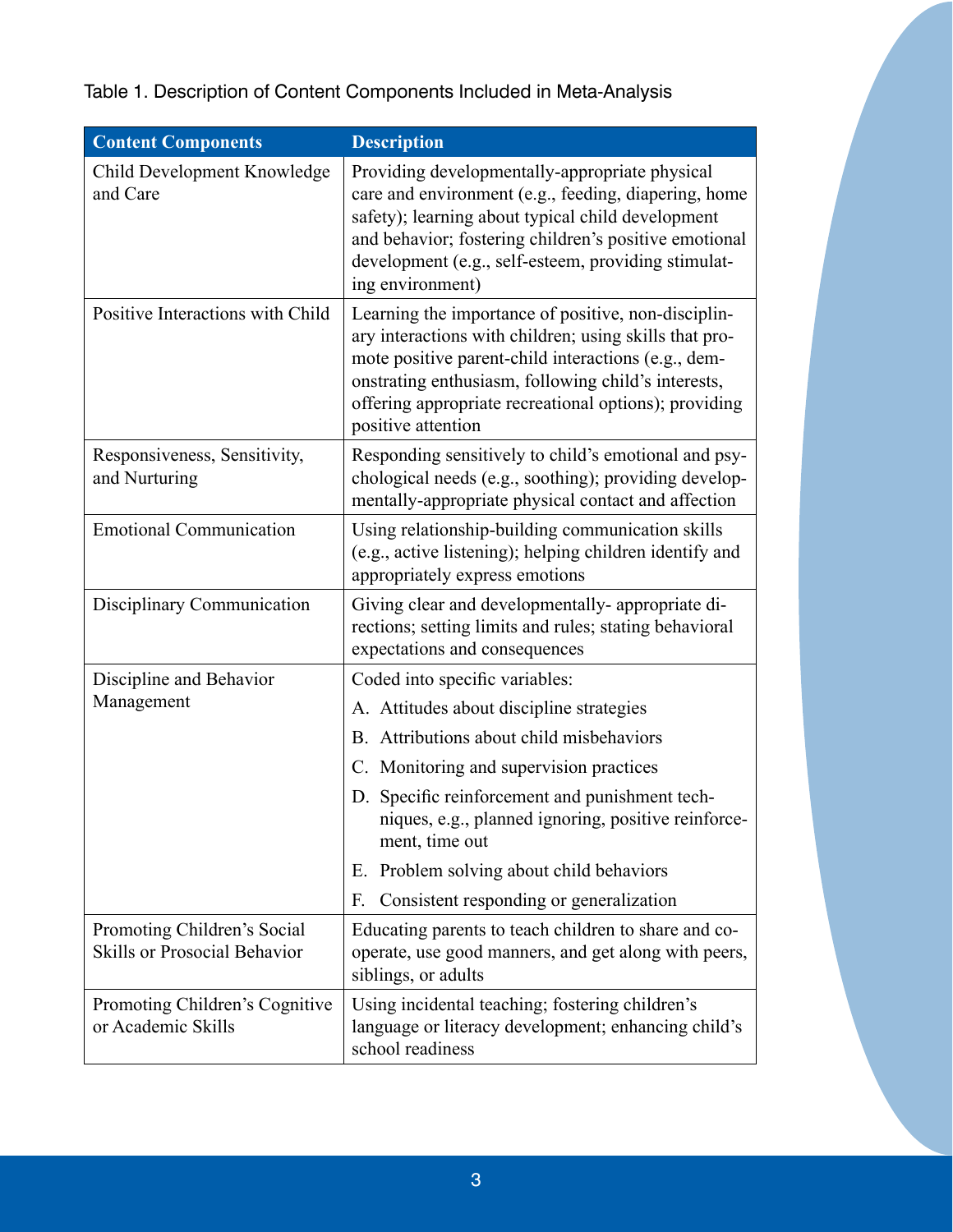Table 2. Description of Program Delivery Components Included in Meta-Analysis

| <b>Program Delivery Components</b>   | <b>Description</b>                                                                                                                                                                                                                                                                           |
|--------------------------------------|----------------------------------------------------------------------------------------------------------------------------------------------------------------------------------------------------------------------------------------------------------------------------------------------|
| Curriculum or Manual                 | Using an established course of parent training as<br>evidenced by authors' report of a curriculum or<br>manual                                                                                                                                                                               |
| Modeling                             | Presenting live or recorded demonstrations of<br>parenting behaviors                                                                                                                                                                                                                         |
| Homework                             | Written, verbal, or behavioral assignments to<br>complete between sessions                                                                                                                                                                                                                   |
| Rehearsal, Role Playing, or Practice | In-session practice of skills through rehearsal<br>and role-playing situations, coded more specifi-<br>cally when possible:                                                                                                                                                                  |
|                                      | A. Role playing with the parent trainer or a<br>peer                                                                                                                                                                                                                                         |
|                                      | B. Practicing parenting skills with own child                                                                                                                                                                                                                                                |
| Separate Child Instruction           | Child participated in behavioral skills training<br>separately from the parent                                                                                                                                                                                                               |
| <b>Ancillary Services</b>            | Program included supplementary content<br>beyond that specific to parenting skills as part<br>of the parenting program. For example, mental<br>health or substance abuse services, case man-<br>agement or referrals, social support, stress and<br>anger management, educational assistance |

# **RESEARCH FINDINGS**

## **TWO OUTCOMES EXAMINED**

This meta-analysis focused on two outcomes: 1) Acquiring Parenting Skills and Behaviors (e.g., increased use of effective discipline, nurturing behavior) and 2) Decreases in Children's Externalizing Behavior (e.g., aggressive behavior). Researchers analyzed the content and program delivery components (summarized in Tables 1 and 2) to determine those consistently associated with better program outcomes.

## Outcome 1. Acquiring Parenting Skills and Behaviors

The meta-analysis found that three components (two content and one program delivery) were related to better parent outcomes. That is, these components would more likely be found in successful programs—those that showed greater differences between parents who received the program and parents who did not.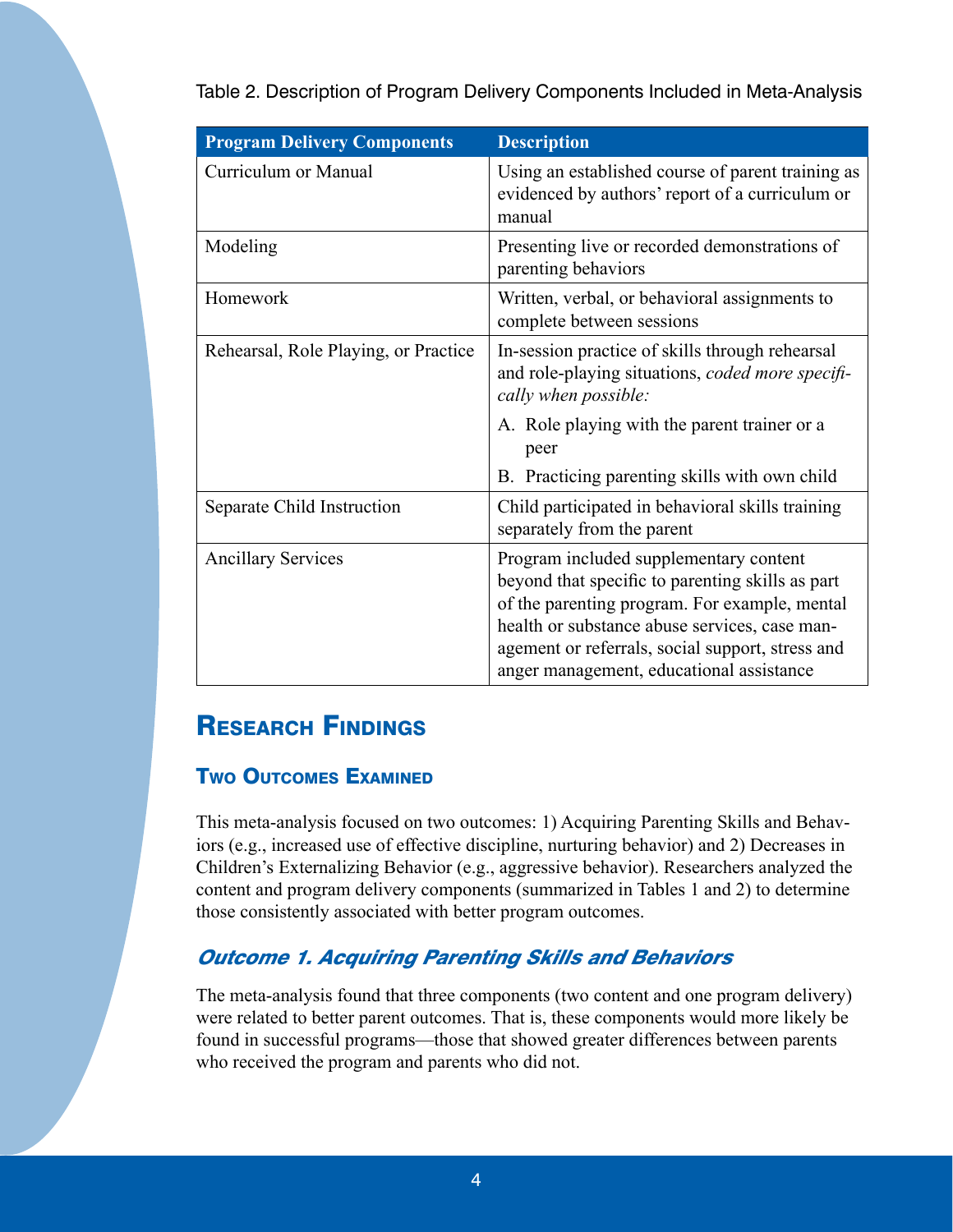#### **• Teaching parents emotional communication skills**

This component covers the using of communication skills that enhance the parent-child relationship. This includes teaching parents active listening skills, such as reflecting back what the child is saying. This component also teaches parents to help children recognize their feelings, label and identify emotions, and appropriately express and deal with emotions. Emotional communication skills may also involve teaching parents to reduce negative communication patterns, such as sarcasm and criticism, and allowing children to feel like they are part of the conversation, equal contributors to the communication process.



#### **• Teaching parents positive parent-child interaction skills**

This includes teaching parents to interact with their child in non-disciplinary situations (e.g., every day activities) and engaging in a child's selected and directed play activities. This might also include showing parents how to demonstrate enthusiasm and provide positive attention for appropriate child behavior and choices. Additionally, parents may be taught to offer appropriate recreational options and choices for their child that encourages positive play and interaction, such as activities that are creative and free flowing.

## **• Requiring parents to practice with their child during program sessions**

Having parents practice with their own child during training sessions was consistently associated with more effective programs. This is in contrast to training programs where no practice takes place or where parents are asked to role play with another parent or the group leader.

## Why These Components Are Important For Parents And Children

Teaching emotional communication skills to parents that target relationship building should improve the parent-child bond and increase child compliance to parental requests. Parents who learn positive interaction skills can help to develop their child's self-esteem, providing attention and demonstrating approval for what they are doing. Requiring parents to practice with their own child during program sessions is helpful due to the complicated nature of the skills being taught. This type of practice allows the training facilitator to provide immediate reinforcement and corrective feedback to ensure parents' mastery of the skills. These results on parental practice are also consistent with the educational literature, which suggests that learning in context is more effective (Hattie et al. 1996).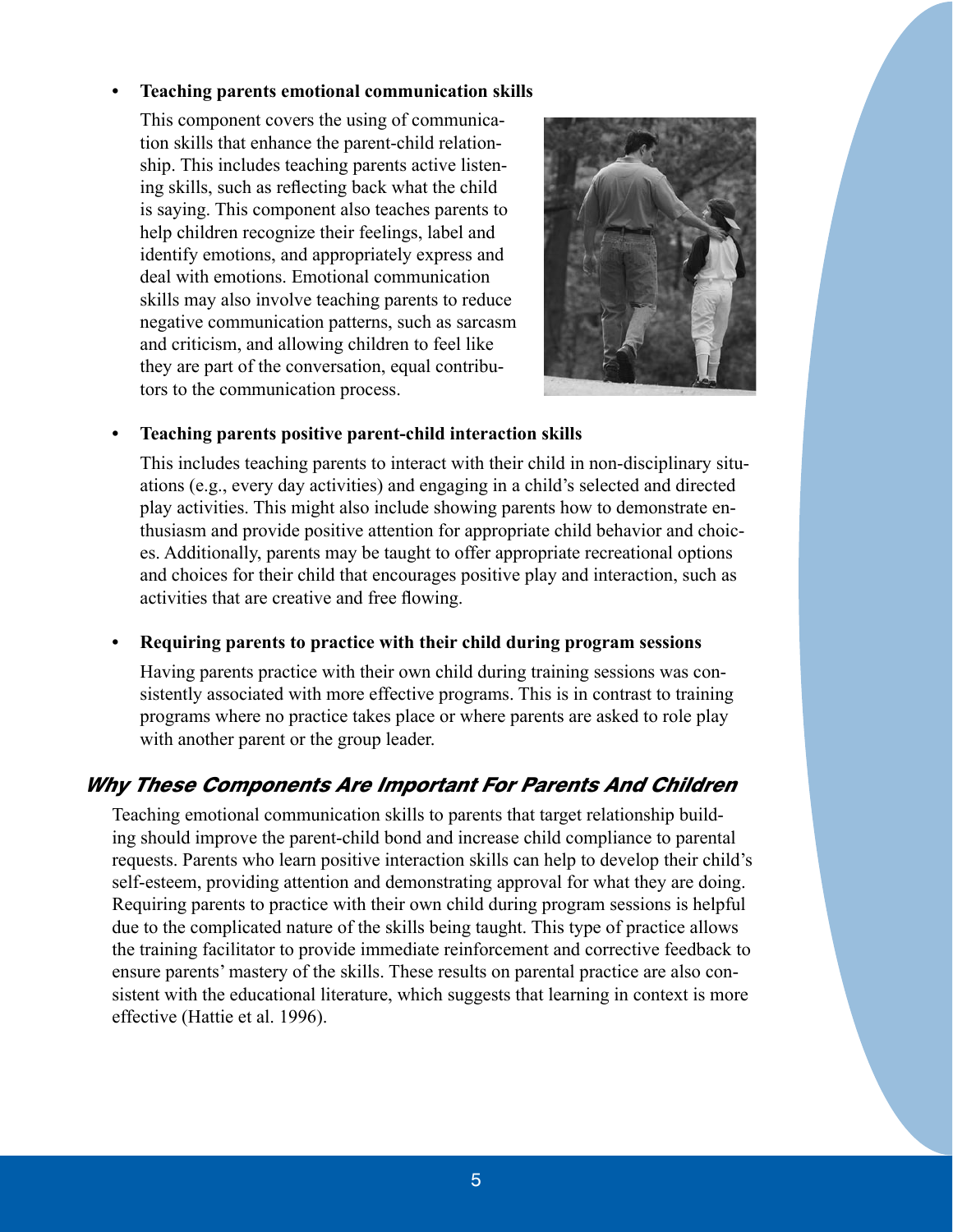## Outcome 2. Decreases in Children's Externalizing Behaviors

This program outcome indicated lower levels of children's aggressive, noncompliant, or hyperactive behavior. Four components (three content and one program delivery) were related to better child externalizing outcomes. That is, these components would more likely be found in more successful programs--those that showed greater differences in child behavior between the group of parents who received the program and the group of parents who did not.

#### **• Teaching parents the correct use of time out**

This component covers the correct application of time out, such as using it as an alternative to physical discipline, removing all forms of attention or reinforcement, and using a designated location when possible. Parents are taught that time out reduces the need for other forms of discipline when used correctly and consistently.

#### **• Teaching parents to respond consistently to their child**

Within this aspect of the disciplinary component, parents are taught the importance of consistent responses to



child behavior. Parents learn to use consistent rules across settings. For example, if there is a "no hitting" rule, that rule should be constant whether the child is at home, at school, at the playground, etc. Ideally, family members and other caregivers learn to apply the same rules and consequences when caring for the child.

## **• Teaching parents to interact positively with their child**

This component was also related to better parent outcomes. See previous section for a detailed description.

## **• Requiring parents to practice with their child during program sessions**

This component was also related to better parent outcomes. See previous section for a detailed description.

## Why These Components Are Important For Parents And Children

Teaching parents disciplinary skills such as the correct use of time out and consistent responses is helpful not only for the current interactions with their children, but for the future as well. When parents learn to use time out correctly, they allow themselves and the child a moment to calm down. In addition to calming down, children learn what is desirable and undesirable behavior. Similarly, consistent responding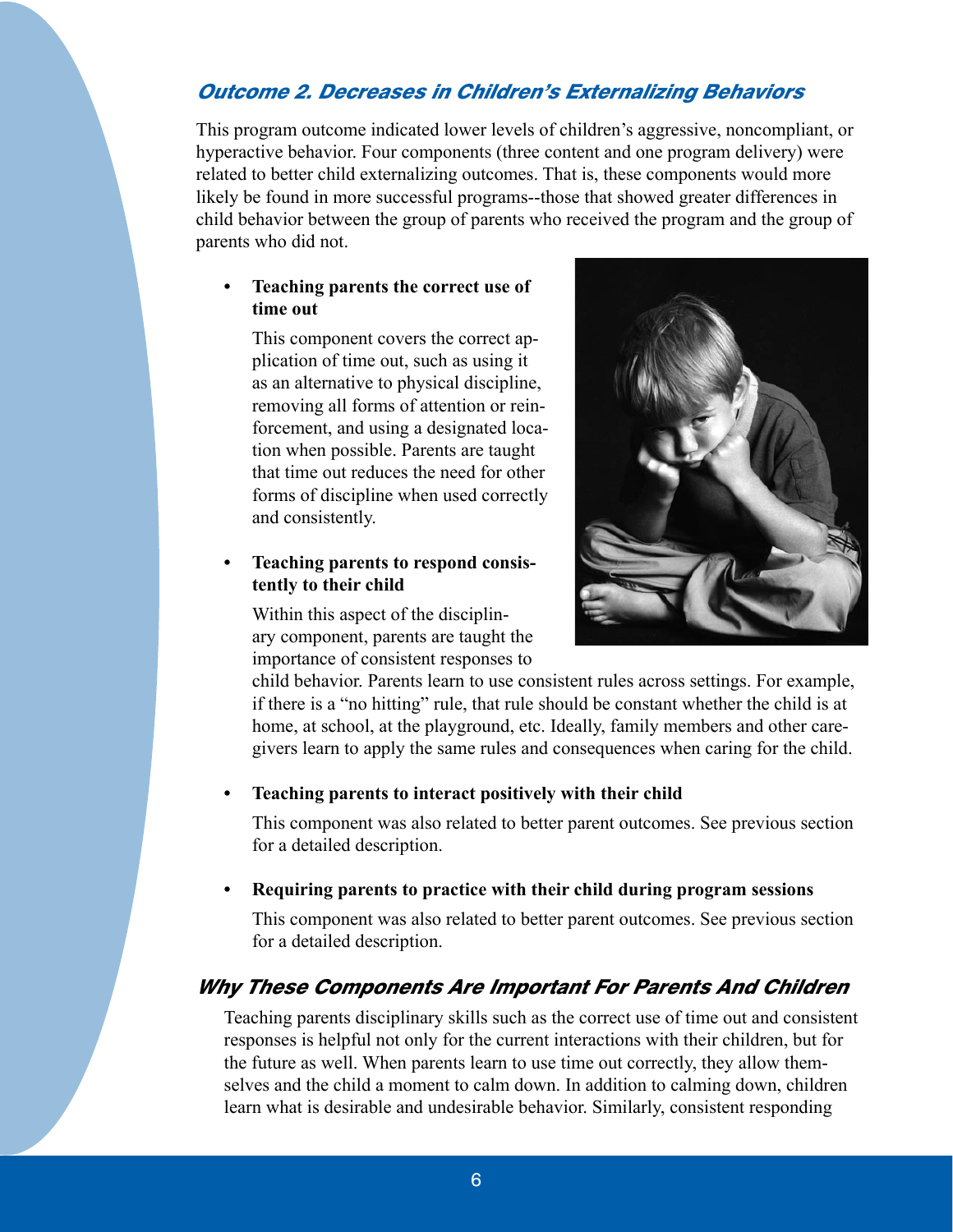eventually takes strain off of the parent because they no longer have to negotiate each infraction with the child. The rules and discipline techniques should change and be more age appropriate as the child matures. As discussed above in the section on parent outcomes, enhancing parental skills in emotional communications and positive interactions should improve parent child relationships and children's compliance with parental requests.

# LESS EFFECTIVE PROGRAM COMPONENTS

Some program components examined in the meta-analysis were related to smaller program effects. Programs with these components tended to be less successful in achieving the outcomes of interest.

Three components were likely to be found in programs that were less effective in changing parenting behaviors and skills:

- **•** Teaching parents how to problem solve about child behaviors
- **•** Teaching parents how to promote children's academic and cognitive skills
- **•** Including ancillary services as part of the parenting program

One component was most often found in less effective programs for changing children's externalizing behaviors: that was teaching parents how to promote children's social skills.

Note that these components appear to be less effective because they did not contribute positively to parenting skills or child externalizing behavior outcomes in these evaluations of training programs for parents of children ages 0 to 7 years old. Based only on this meta-analysis, we are unable to determine if these components have other benefits. For example, the less effective components found here may simply be less relevant to families of children ages 0 to 7. In addition, these components may be positively associated with outcomes that were not examined in this meta-analysis, or they could be necessary precursors to other outcomes.

Providing parents with ancillary services as part of the parent training program was also associated with smaller program effects, a result found in other meta-analyses (Crosby & Perkins 2004; Lundahl et al. 2006; Serketich & Dumas 1996). The focus on other objectives may divert providers' and parents' attention from the acquisition of new parenting skills and behaviors. Although there is strong support in the field for addressing the wideranging problems and needs of at-risk families, further research is needed to examine the circumstances (e.g., timing of services, types of families, services, and problems addressed) under which ancillary services are beneficial to parent training programs.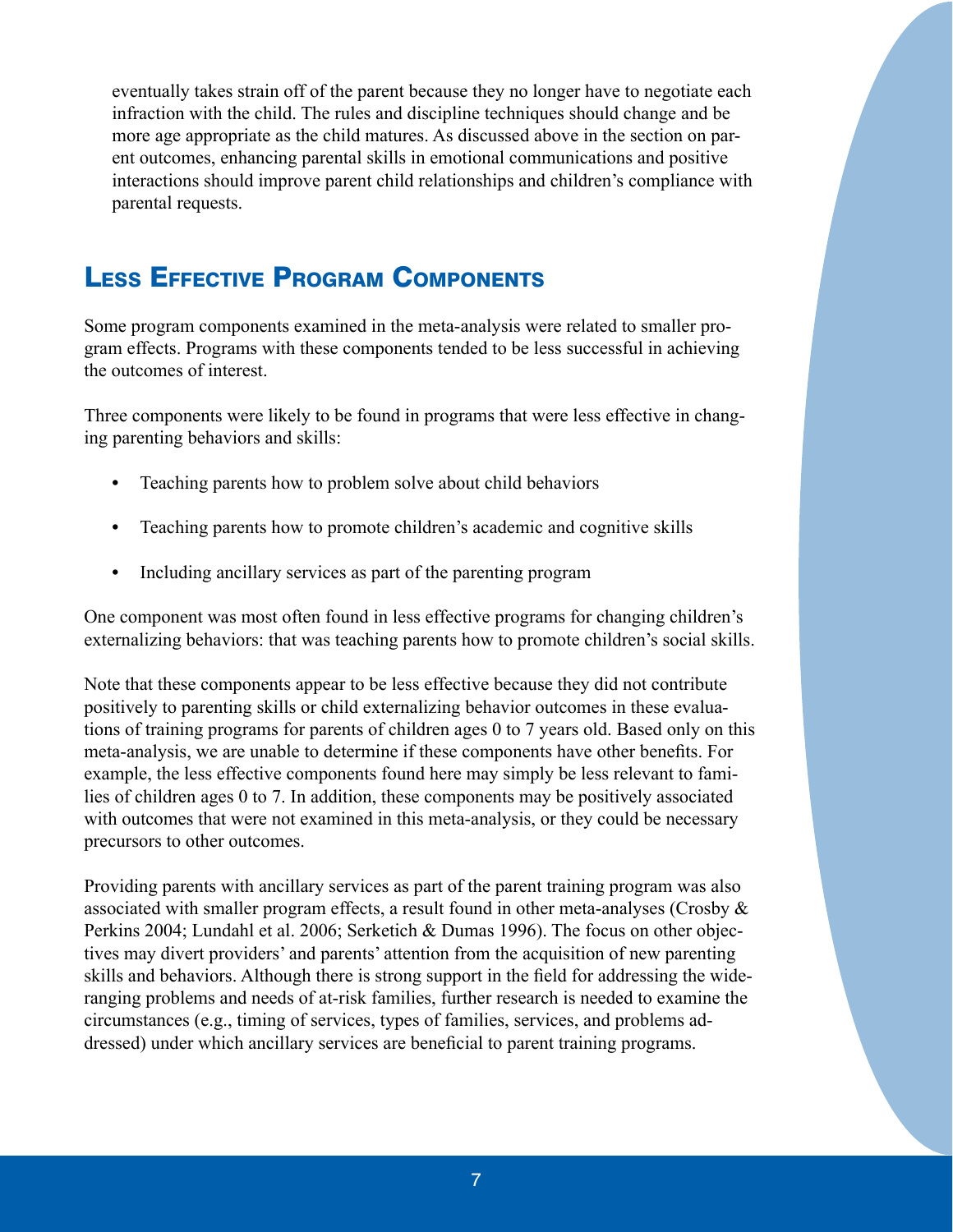# **IMPLICATIONS FOR PRACTICE**

This meta-analysis marks a distinct departure from the commonly conducted, "best practice" approach to recommending effective programs. Although best practice recommendations provide useful information for those considering adoption of a packaged program, any particular program might not be the best possible combination of components to produce maximum results.

Given the current climate of decreasing resources and increasing accountability for results, practitioners must pay careful attention to optimize returns on expenditures. Instead of considering each program as a separate entity, this meta-analysis allowed for them to be broken up into specific parenting skills and methods used to teach them. Results from the component analyses conducted here not only help in developing or selecting a parent training program, but they can also assist in critically appraising and improving programs already labeled effective or efficacious.

Carefully evaluating any program modification is critical; however, it would seem logical to add components associated with larger effect sizes to improve program outcomes. Similarly, omitting or changing components associated with smaller or negative effect sizes may improve overall program outcomes or allow more time to focus on the resources for components associated with larger effect sizes. A component-oriented approach to program improvement is much less resource intensive than switching programs entirely and, thus, may be more easily adopted (Barth et al. 2005).

Specifically, these results suggest that if the intended outcomes are improving parenting skills and decreasing children's externalizing behaviors, resources might need to be redirected. Strategies that are consistently associated with smaller effects (problem solving; teaching parents to promote children's cognitive, academic, or social skills; and providing an array of other services) should shift toward strategies that are consistently associated with larger effects. These include increasing positive parent-child interactions and emotional communication; teaching time out and the importance of parenting consistency; and requiring parents to practice new skills with their children during training.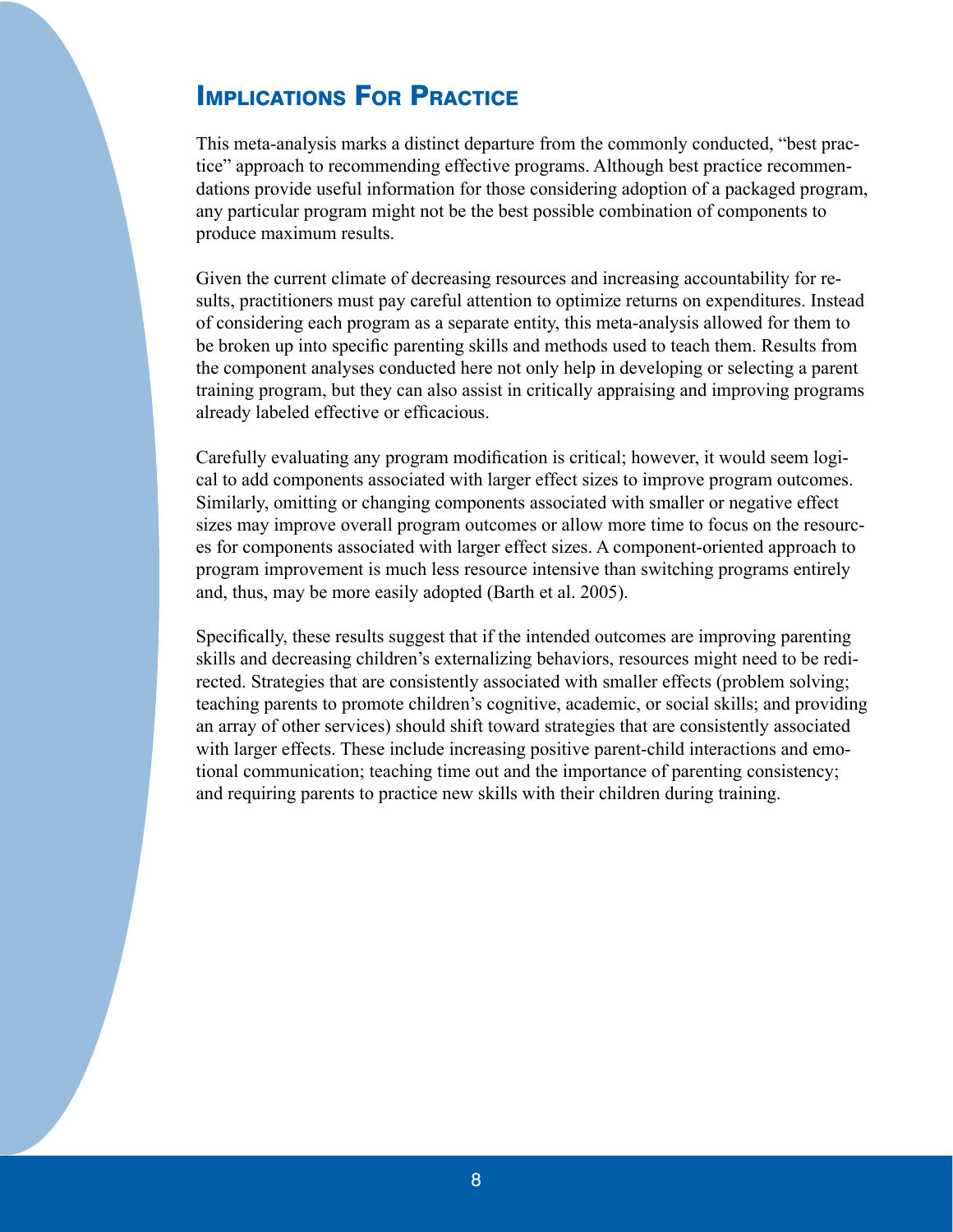## **LIMITATIONS**

As is true in all meta-analyses, these results must be interpreted as correlational. Meta-analysts have no experimental control over the studies they include, and must take the field of study "as is." Thus, it would be inappropriate to claim, based on this meta-analysis, that particular components or strategies caused program success, or that the inclusion of other components led to less optimal outcomes. The results speak only to the extent to which certain components were consistently associated with greater differences between treatment and control or comparison groups on parenting skills, child externalizing behavior or both, across a range of program content, delivery, and evaluation methodologies.

A second limitation pertains to the completeness of reporting within individual studies. For some variables, the extent of missing data was unknown. These missing data limited the researcher's ability to conduct analyses of great interest such as intervention dosage, study refusal and attrition, participant characteristics, intervention location, and facilitator/provider qualifications. Other variables not mentioned in the article, especially those related to program components and strategies, were coded as a lack of use. The extent to which program characteristics were not reported is, of course, unknown, as are the effects of such under-reporting on the results.

## **REFERENCES**

Arthur W Jr, Bennett W, Jr, Stanush PL, McNelly TL. Factors that influence skill decay and retention: a quantitative review and analysis. Hum Perform 1998;11:57-101.

Barth RP, Landsverk J, Chamberlain P, Reid JB, Rolls JA, Hurlburt MS, et al. Parent-training programs in child welfare services: Planning for a more evidence-based approach to serving biological parents. Res Soc Work Pract;15:353-71.

Crosby J, Perkins S. The effectiveness of behavioral parent training in the treatment of conduct problems in children and adolescents [poster session presented at the 38<sup>th</sup> Annual Convention of the Association for Advancement of Behavior Therapy]. New Orleans (LA): 2004.

Hattie J, Biggs J, Purdie N. Effects of learning skills interventions on student learning: a meta-analysis. Rev Educ Res 1996;66:99-136.

Joyce B, Showers B. Student achievement through staff development. 3rd ed. Alexandria (VA): Association for Supervision and Curriculum Development; 2002.

Lundahl BW, Risser HJ, Lovejoy MC. A meta-analysis of parent training: moderators and follow-up effects. Clin Psychol Rev 2006; 26:86-104.

Salas E, Cannon-Bowers JA. The science of training: a decade of progress. Annu Rev Psychol 2001;52:471-99.

Serketich WJ, Dumas JE. The effectiveness of behavioral parent training to modify antisocial behavior in children: a meta-analysis. Behav Ther 1996:27:171-86.

Swanson HL, Hoskyn M. A meta-analysis of intervention research for adolescent students with learning disabilities*.* Learn Disabil Res Pract 2001;16:109-19.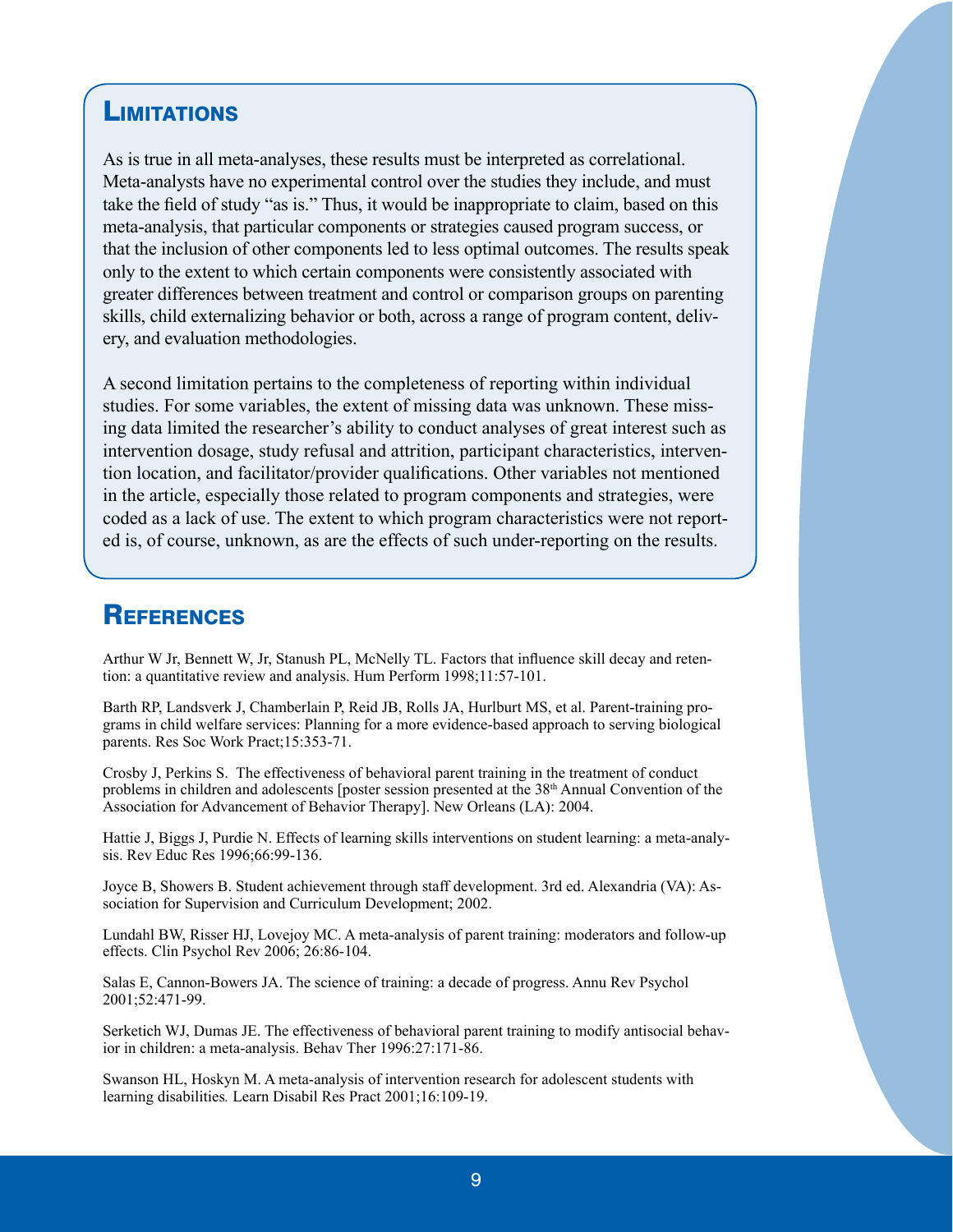# **ADDITIONAL RESOURCE**

Kaminski JW, Valle LA, Filene JH, Boyle CL. A meta-analytic review of components associated with parent training program effectiveness. JAbnorm Child Psychol 2008; 26:567–89.

## **ACKNOWLEDGEMENTS**

This publication was produced with the assistance and collaboration of the following people:

**CDC Researchers:** Linda Anne Valle, Jennifer W. Kaminski, Jill H. Filene, Cynthia L. Boyle, Brenda Le, Eben Ingram

**Product Development:** Corinne Graffunder, Janet Saul, Terrie Sterling, Margaret Brome, Renee Wright, Helen Harber Singer, Sandra Alexander

**Communications Consultant/Writer**: Carol Neal Rossi

#### **Review Committee:**

Melissa Brodowski, Office of Child Abuse & Neglect, Children's Bureau, Administration for Children and Families

Pam Brown, Prevent Child Abuse Georgia

Lori Friedman, Prevent Child Abuse America

Michelle Hughes, Prevent Child Abuse North Carolina

Judy Langford, Center for the Study of Social Policy

Margaret Polinksy, Parents Anonymous Inc.

Teresa Rafael, National Alliance of Children's Trust and Prevention Funds

Martha Scoville, National Alliance of Children's Trust and Prevention Funds

Sandra Williams, Parents Anonymous Inc.